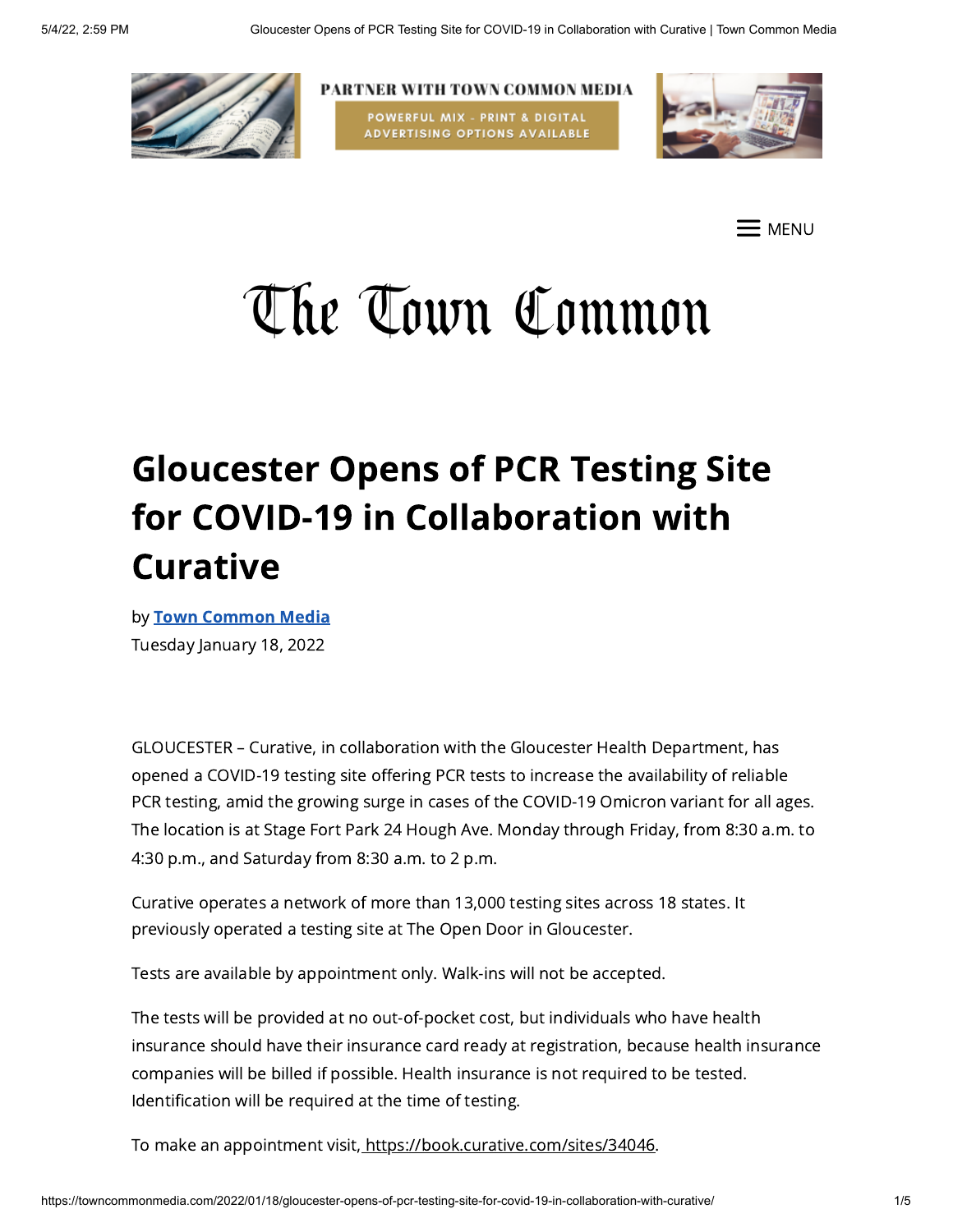Anyone who has questions or who needs assistance with booking an appointment can contact Curative by calling 888-702-9042.

For more information on COVID-19 in the City of Gloucester visit: <https://gloucesterpublichealth.com/>.

Search

# Recent News

North of Boston Cancer Resource [announced](https://towncommonmedia.com/2022/05/04/north-of-boston-cancer-resource-announced-new-board-members/) new board members

May 04, 2022

NECC's New Director of Career Services Brings Two Decades of [Experience](https://towncommonmedia.com/2022/05/04/neccs-new-director-of-career-services-brings-two-decades-of-experience/)

May 04, 2022

Groveland Fire Department Battles [Three-alarm](https://towncommonmedia.com/2022/05/04/groveland-fire-department-battles-three-alarm-fire/) Fire

May 04, 2022

Essex County [Beekeepers'](https://towncommonmedia.com/2022/05/04/essex-county-beekeepers-association-to-give-bee-talk-at-merrimac-public-library/) Association To Give Bee Talk At Merrimac Public Library

May 04, 2022

# Support Local Businesses

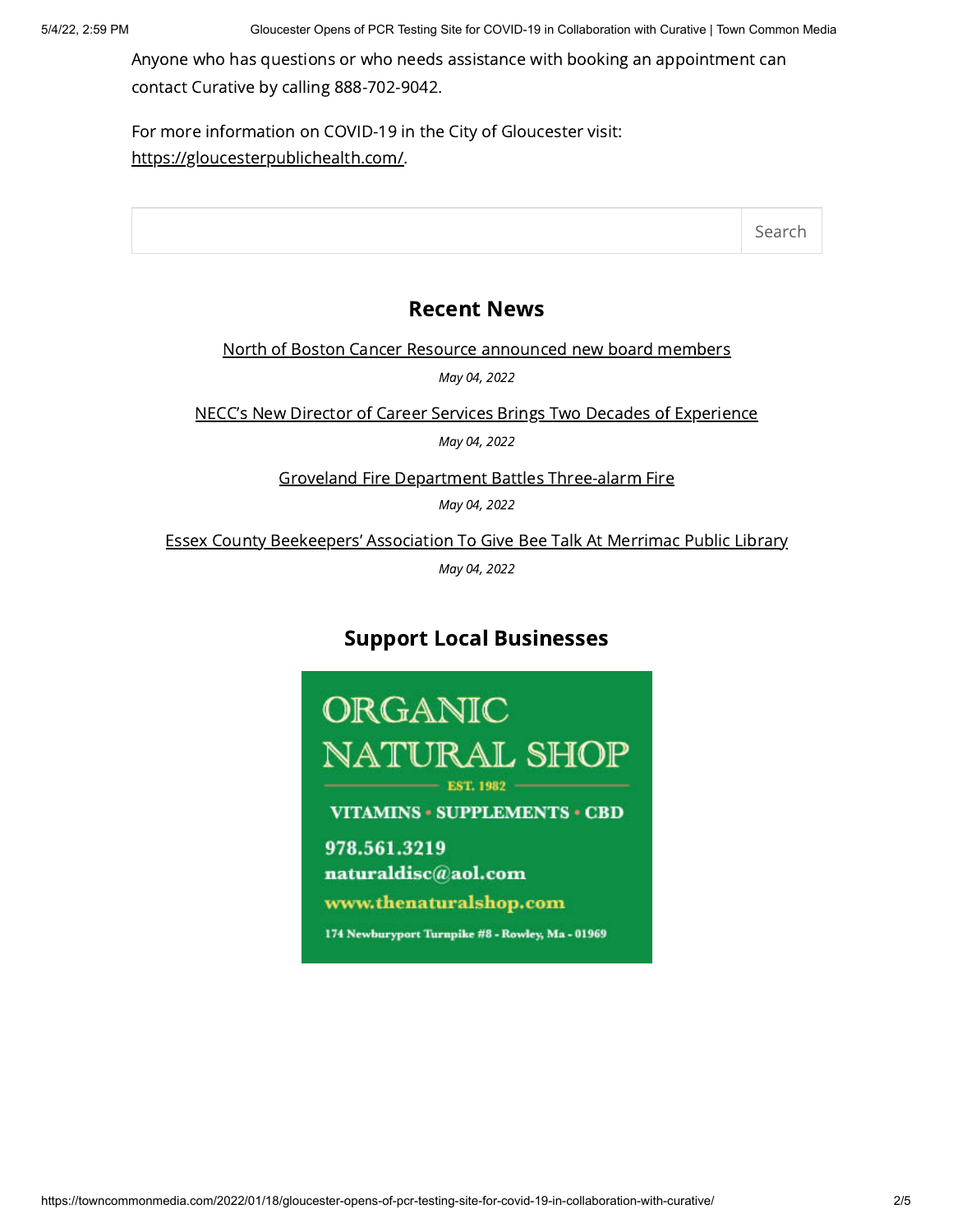5/4/22, 2:59 PM Gloucester Opens of PCR Testing Site for COVID-19 in Collaboration with Curative | Town Common Media



# Local Forecast



# Recent Articles

# North of Boston Cancer Resource [announced](https://towncommonmedia.com/2022/05/04/north-of-boston-cancer-resource-announced-new-board-members/) new board members

Newburyport – North of Boston Cancer Resource (NBCR) announced that Sandra Levin, vice president and chief quality officer at Anna Jaques Hospital and Colleen Yavarow, DO Medical Oncologist/Hematologist at Anna Jaques Hospital Cancer Center joined its Board of...

#### Read [More](https://towncommonmedia.com/2022/05/04/north-of-boston-cancer-resource-announced-new-board-members/)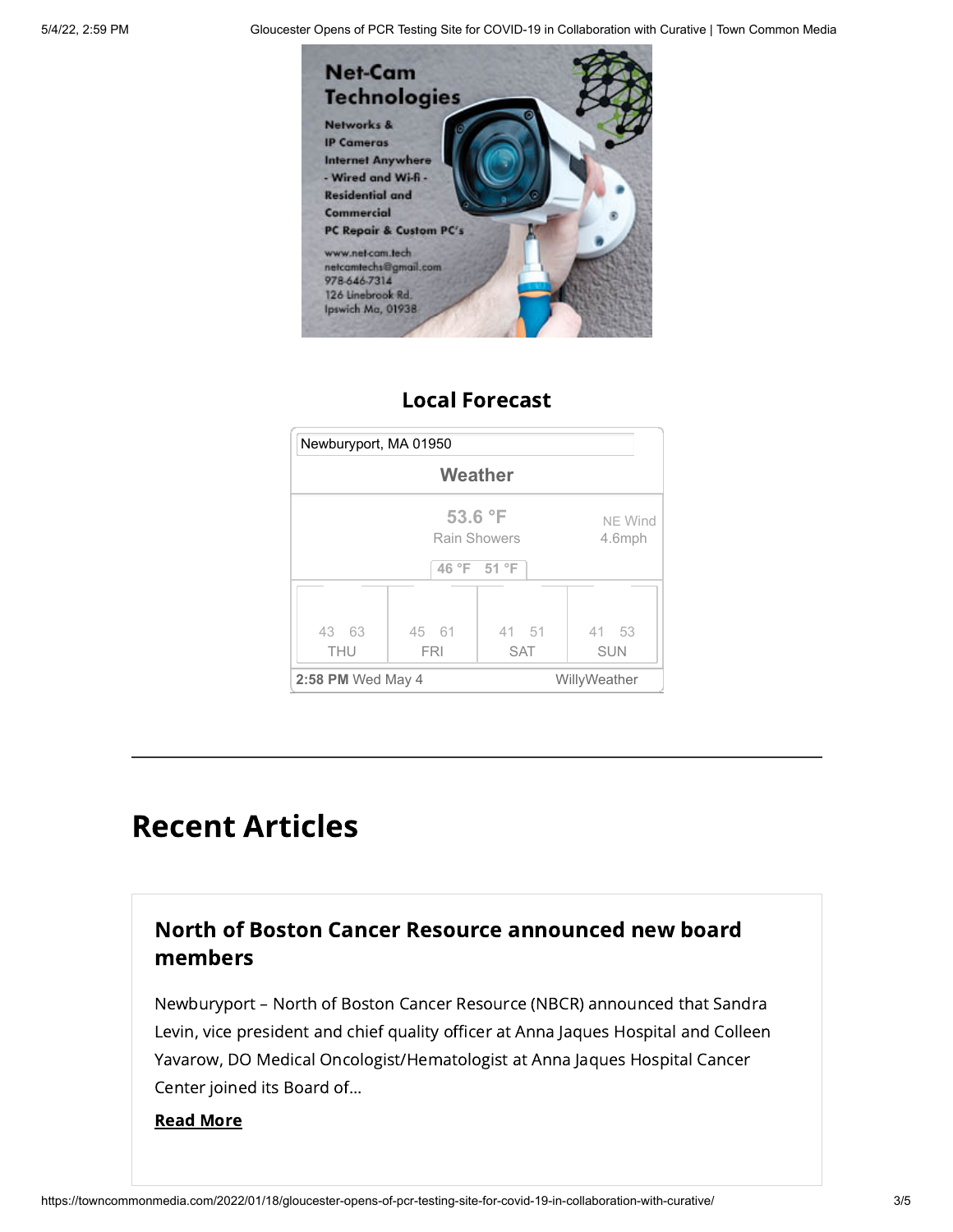### NECC's New Director of Career Services Brings Two Decades of [Experience](https://towncommonmedia.com/2022/05/04/neccs-new-director-of-career-services-brings-two-decades-of-experience/)

HAVERHILL and LAWRENCE — When it comes to networking, Sandy Rochon of Amesbury, Northern Essex Community College's new director of career services, practices what she preaches. The 1996 Northern Essex business grad was volunteering at one of the college's mobile food...

Read [More](https://towncommonmedia.com/2022/05/04/neccs-new-director-of-career-services-brings-two-decades-of-experience/)

# Groveland Fire Department Battles [Three-alarm](https://towncommonmedia.com/2022/05/04/groveland-fire-department-battles-three-alarm-fire/) Fire

GROVELAND — Groveland Fire Department and its mutual aid partners responded to a three-alarm fire in a multi-family residence on Center Street on Monday. On Monday, May 2, at 6:04 p.m the fire department responded to a report of a fire at 182 Center St, a two-story,...

Read [More](https://towncommonmedia.com/2022/05/04/groveland-fire-department-battles-three-alarm-fire/)

Become an Insider, be the first to get the digital paper



# The Town Common

Subscribe

### [Current](https://towncommonmedia.com/wp-content/uploads/2022/05/TTC_05_04_22_Vol.18-No.28-web.pdf) Print Edition (PDF)

#### Past Print [Editions](https://towncommonmedia.com/print-editions/)